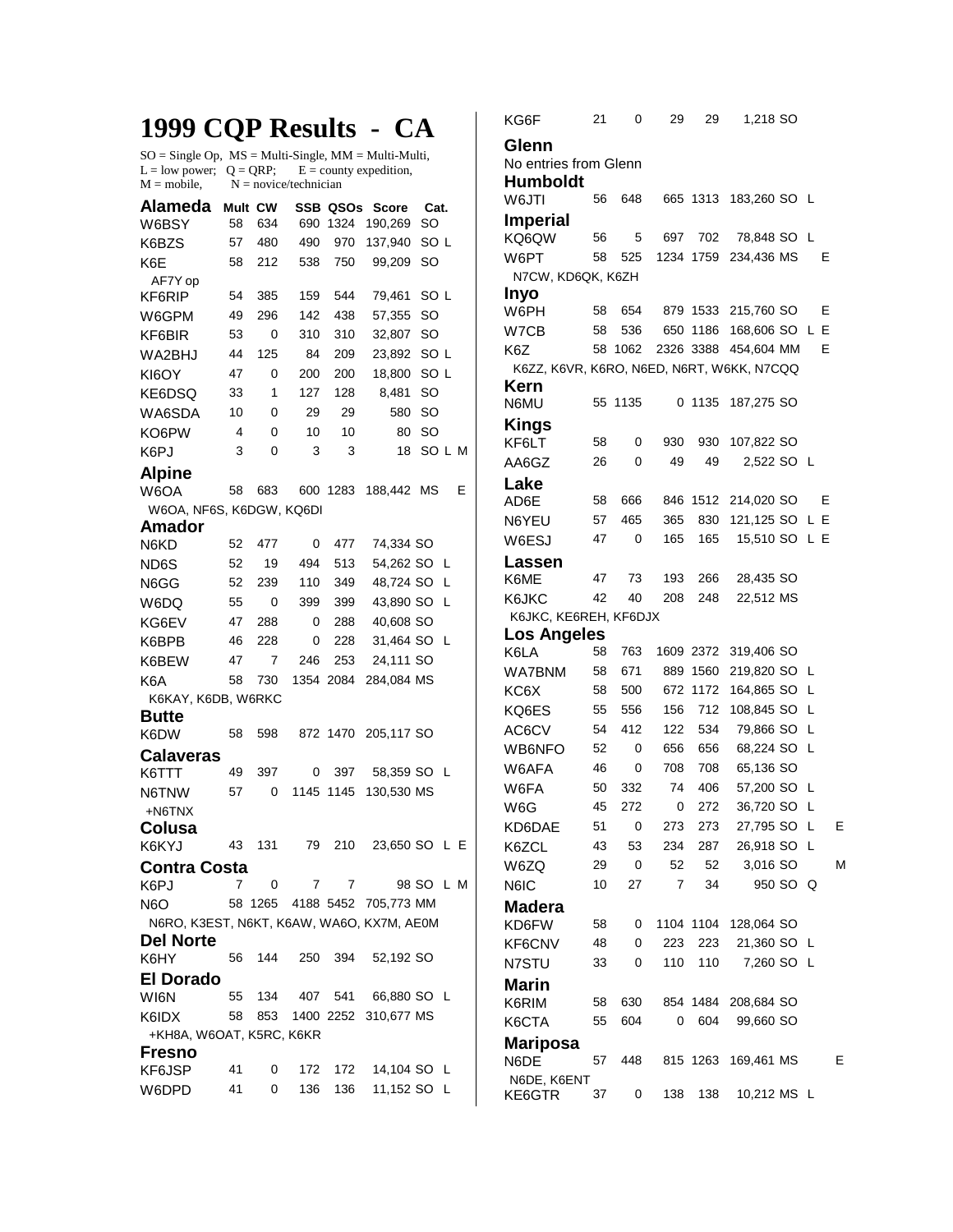**Mendocino**  AD6E 58 666 846 1512 214,020 SO E KE6WC 42 0 128 128 10,752 SO L **Merced**  48 302 46 348 47,904 SO **Modoc**  KS6U 58 599 1209 1808 244,383 MM L E K4XU, KS6U, K7ZM, WA7AJ, W7MT, K9QAM **Mono**  W6KC 58 773 888 1661 237,452 MM E W6KC, W6SW **Monterey**  N6IJ 58 320 949 1269 165,677 MS AA6EG, W7SW **Napa**  KE6ZSN 55 9 1060 1069 118,085 SO **Nevada**  KU6J 56 528 402 930 133,728 SO L KI6CG 56 0 455 455 50,960 SO K6PJ 6 0 7 7 84 SO L M NC6DX 57 0 1245 1245 141,930 MS K6XN, W6NW **Orange**  AD6DO 58 700 1725 2425 321,842 SO N6HC 58 664 1040 1703 236,031 SO AA6PW 57 660 640 1300 185,763 SO L W6ZL 55 509 31 540 87,395 SO W6ZQ 46 0 306 306 28,152 SO M WA6RND 33 150 0 150 14,850 SO L WA6DLM 27 0 64 64 3,429 SO L **Placer**  52 314 112 426 60,554 SO L K6PJ 7 0 7 7 98 SO L M **Plumas**  KF7AM 53 350 0 350 55,650 SO **Riverside**  W6TKV 58 204 1229 1433 178,002 SO W6DCC 55 237 426 662 85,828 SO W6EEN 58 437 1659 2095 268,337 MS W6EEN, K6XC, KI7WX, W6ORD **Sacramento**  W6NKR 52 516 0 516 80,418 SO KN6XU K6PJ<br>K6SG 55 2  $\Omega$ 0 464 3 464 3 51,040 SO 12 SO L M 43 36 84 120 11,868 MS K6SG, K6NO **San Benito**<br>ND6F 58 260 738 998 130,761 MM E K6EP, AC6KW, KG6AO, K6EXT, K6TG, KF6UKO **San Bernardino**<br>K6MCP 55 55 0 541 541 59.510 SO L KD6KHJ 53 0 554 554 58,671 SO L KF6HAM 55 1 436 437 48,070 SO L KQ6RH 47 3 139 142 13,489 SO L M

**SOAPBOX** : Big fun as always. If I'd only gotten a half hour less sleep, I might have broken the 1000 mark! K6SRZ **San Diego**  58 748 1801 2549 339,010 SO K6LL op WN6K 58 384 841 1225 164,285 SO L W6LKC 30 0 176 176 10,560 SO L W6MVW 35 90 9 99 10,045 SO AA6EE 15 36 0 36 1,620 SO N6KI 58 775 1104 1878 262,769 MS N6KI, K6AM, WB6NBU **San Francisco**  No entry for SF **San Joaquin**  NT6K 58 23 1698 1720 200,860 MS NT6K, KA6BIM **San Luis Obispo**<br>W6TK 58 622 W6TK 58 622 1021 1643 226,606 SO K6S 58 147 1375 1522 185,078 SO K7CO op WA6FGV 58 528 729 1256 176,291 SO E N6MB 58 373 791 1163 156,513 SO W6KFV op N6WS 52 369 146 515 72,748 SO Q W6MUS 52 117 95 212 28,132 SO WA5VGI 38 118 13 131 14,440 SO K6JG 44 20 98 118 11,264 SO L **San Mateo**  N6NF 57 450 628 1078 148,485 SO W6ISO 58 0 1146 1146 132,936 SO K6KLY 44 0 300 300 26,400 SO K6MO 31 90 70 160 12,710 SO L **Santa Barbara**  No entry from Santa Barbara **Santa Clara**<br>N6TV 55 1279 0 1279 210,953 SO K6GT 58 389 721 1110 151,264 SO W6XB 56 276 311 587 81,116 SO K6III 58 235 346 581 80,968 SO AA6W 53 304 234 537 73,008 SO K6XX 45 220 83 303 37,170 SO WA6HRK 48 0 265 265 25,440 SO L W6PRI 21 62 8 70 4,242 SO N2ALE 17 0 25 25 850 SO L K6PJ 1 0 1 1 2 SO L M W6YX 58 623 1388 2011 269,410 MS S W6LD, NS6K, W6KNS, KQ6XA, KK6XF K6PUD 56 174 334 508 66,584 MS L K6PUD, KQ6OB, KC6SBJ **Santa Cruz**  N6NT 58 785 857 1642 235,915 SO KG6I 54 4 334 338 36,639 SO AK6L 57 349 773 1122 147,801 MS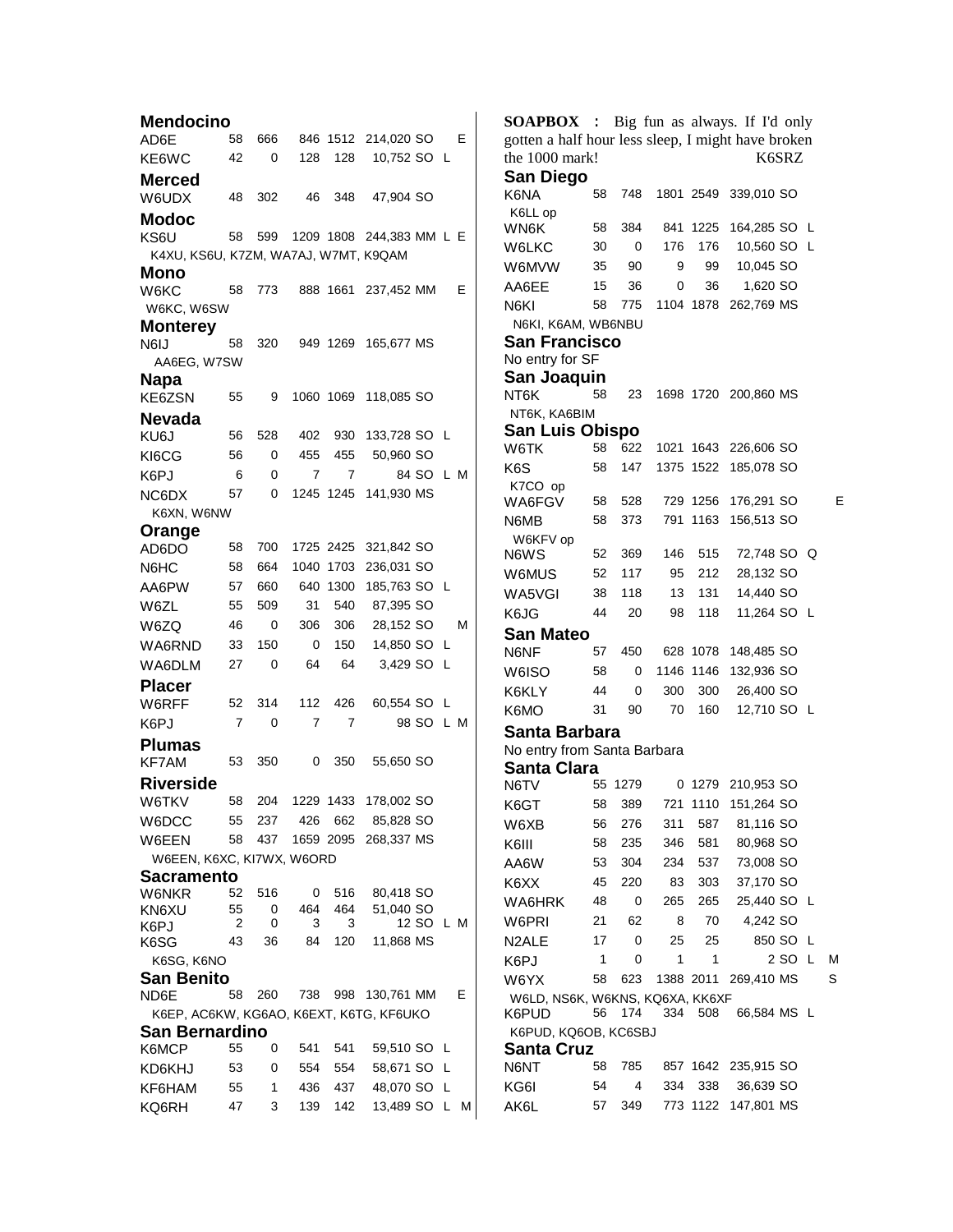AK6L, K6MIG, W6CT **Shasta**  No entry from Shasta

## **Sierra**

| K6PJ                                  | 46 | 0   | 209      | 209       | 19,228 SO L     |          |    | М |  |  |  |  |  |
|---------------------------------------|----|-----|----------|-----------|-----------------|----------|----|---|--|--|--|--|--|
| <b>Siskiyou</b>                       |    |     |          |           |                 |          |    |   |  |  |  |  |  |
| NI6T                                  | 58 | 768 | 900      | 1668      | 238,032 SO      |          |    |   |  |  |  |  |  |
| WA6OZZ                                | 47 | 0   | 228      | 228       | 21,432 MS       |          |    |   |  |  |  |  |  |
| WA6OZZ, W6SUE                         |    |     |          |           |                 |          |    |   |  |  |  |  |  |
| Solano                                |    |     |          |           |                 |          |    |   |  |  |  |  |  |
| K6PJ                                  | 10 | 0   | 10       | 10        |                 | 200 SO L |    | М |  |  |  |  |  |
| WX6M                                  | 58 | 0   |          | 1934 1934 | 224,344 SO      |          |    |   |  |  |  |  |  |
| W6DI op                               |    |     |          |           |                 |          |    |   |  |  |  |  |  |
| Sonoma                                |    |     |          |           |                 |          |    |   |  |  |  |  |  |
| K6ANP                                 | 58 | 0   | 1576     | 1576      | 182,758 SO      |          |    |   |  |  |  |  |  |
| N6AD                                  | 53 | 418 | 0        | 418       | 66,462 SO       |          |    |   |  |  |  |  |  |
| N6OL                                  | 49 | 433 | 0        | 433       | 63,651 SO       |          | L  |   |  |  |  |  |  |
| K6ZWB                                 | 57 | 0   | 400      | 400       | 45,600 SO       |          | L  |   |  |  |  |  |  |
| WW6D                                  | 46 | 107 | 134      | 240       | 26,979 SO       |          | L  |   |  |  |  |  |  |
| K6UM                                  | 49 | 0   | 194      | 194       | 18,963 SO       |          | L  |   |  |  |  |  |  |
| AD6EN                                 | 34 | 21  | 78       | 99        | 7,395 SO        |          | L  |   |  |  |  |  |  |
| KD6KWM                                | 25 | 0   | 91       | 91        | 4,550 SO        |          |    |   |  |  |  |  |  |
| WB6FRZ                                | 57 | 276 | 56       | 332       | 53,523 MS       |          | L  |   |  |  |  |  |  |
| WB6FRZ, KF6YUA, W2JAB                 |    |     |          |           |                 |          |    |   |  |  |  |  |  |
| K6EAR                                 | 36 | 7   | 110      | 117       | 8,640 MS L      |          |    |   |  |  |  |  |  |
| KH6GJV, KF6YUA, W2JAB, KF6VNR, KE6VGV |    |     |          |           |                 |          |    |   |  |  |  |  |  |
| Stanislaus                            |    |     |          |           |                 |          |    |   |  |  |  |  |  |
| KE6IVV                                | 40 | 0   | 171      | 171       | 13,680 SO L     |          |    |   |  |  |  |  |  |
| KR6RF                                 | 58 | 325 |          | 1828 2153 | 268,598 MS      |          |    |   |  |  |  |  |  |
| N6EE, W6XK                            |    |     |          |           |                 |          |    |   |  |  |  |  |  |
| <b>Sutter</b>                         |    |     |          |           |                 |          |    |   |  |  |  |  |  |
| K6XV                                  | 58 | 441 |          | 1328 1769 | 230,695 MS      |          |    | Е |  |  |  |  |  |
| K6XV, W7DR                            |    |     |          |           |                 |          |    |   |  |  |  |  |  |
| W6PLJ                                 | 53 | 190 | 163      | 352       | 47,356 MS L     |          |    | Е |  |  |  |  |  |
| W6PLJ, W6QVB                          |    |     |          |           |                 |          |    |   |  |  |  |  |  |
| Tehama                                | 58 | 4   | 1009     | 1013      | 117,653 SO L    |          |    |   |  |  |  |  |  |
| NZ6N                                  | 16 | 2   | 40       | 42        | 1,376 SO        |          | -L |   |  |  |  |  |  |
| WB6KOE                                |    |     |          |           |                 |          |    |   |  |  |  |  |  |
| Trinity                               |    |     |          |           |                 |          |    |   |  |  |  |  |  |
| K6SRZ                                 | 58 | 652 | 316      | 968       | 150,017 SO      |          |    | Е |  |  |  |  |  |
| N6IFW                                 | 43 | 0   | 170      | 170       | 14,620 SO L     |          |    | Е |  |  |  |  |  |
| <b>Tulare</b>                         |    |     |          |           |                 |          |    |   |  |  |  |  |  |
| W6IFC                                 | 48 | 181 | 0        | 181       | 26,064 SO L     |          |    |   |  |  |  |  |  |
| <b>Tuolumne</b>                       |    |     |          |           |                 |          |    |   |  |  |  |  |  |
| KI6PG                                 | 36 |     | $0$ 148  | 148       | 10,656 SO L     |          |    |   |  |  |  |  |  |
| N6UUG                                 | 58 |     | 0 1599   | 1599      | 185,426 MS      |          |    |   |  |  |  |  |  |
| N6UUG, N6JS                           |    |     |          |           |                 |          |    |   |  |  |  |  |  |
| <b>Ventura</b>                        |    |     |          |           |                 |          |    |   |  |  |  |  |  |
| AC6T                                  | 58 |     | 756 1216 |           | 1972 272,513 SO |          |    |   |  |  |  |  |  |
| Yolo                                  |    |     |          |           |                 |          |    |   |  |  |  |  |  |
| K6PJ                                  | 3  | 0   | 4        | 4         |                 | 24 SO L  |    | М |  |  |  |  |  |
| Yuba                                  |    |     |          |           |                 |          |    |   |  |  |  |  |  |
| K6LRN                                 | 55 |     | 197 215  | 412       | 56,155 MS L     |          |    | Е |  |  |  |  |  |

K6LRN, K6TKD

**SOAPBOX** : I had fun, despite personal attacks by N6TV. Perhaps an explanation is in order. For the first time, I used the CT "DEFINEKEY" option that Bob told us about to make my CQ'ing and logging easier. I was starting to get used to it on Saturday, when I got a request to QSY to 160m from N6TV! I tried to respond using the "ALT-K" feature, but, of course, every time I'd hit a comma or period, I'd start CQ'ing or sending an exchange. Besides that, I don't have an antenna of any sort for 160. No matter, I'll use the HF2V. I worked Bob with a couple of watts, then returned to find (of course) that my frequency had been taken. Later, I was called on 80 and asked to QSY to 40 by... N6TV. I told him (taking care not to use any punctuation!) "not now." Well, my run (OK, so it was a brisk walk at best) proceeded to die after a few more QSO's. How did Bob cause that!? He came back and asked "now?" "OK. What freq?" (CQ's and exchanges automatically interspersed with my response.) I moved to 40 and worked him, found a spot of my own, worked a few more, and then went to bed. What I learned. "There's no meters like 10 meters (N5KO)" and the next time I remap my keyboard, I'll keep my paddle closer to hand!

## K6GT

This was a mini dxpedition by AE6Y and AA6VB to the Yukon to put VY1 on the air. Operation was from the Yukon Amateur Radio Assn. Club station, using AE6Y's rig, AA6VB's computer, and VY1JA's amp. We had a great time overall, but were hampered by aurora that wiped out 80 completely and made 40 almost unusable. Ten was barely open on Saturday, but did nicely for us on Sunday. Three things California stations could do to make the contest more enjoyable for guys in the far North: occasionally turn your beams that way, use more CW, and answer more CQ's (ours were answered almost exclusively by little guns).

Good guy award goes to N6BT, Tom, for driving all the way up to Sierra County after repeated importunings to put that rare one on the air (he gave us #1 from Sierra.) Many thanks for the hospitality of VY1JA and the YARA (especially VY1RM, its president).

AE6Y @ VY1DX

Congratulations to you and the NCCC, that the 1999 CQP was so enjoyable. It's too bad I hadn't been able to clear the slate of some other